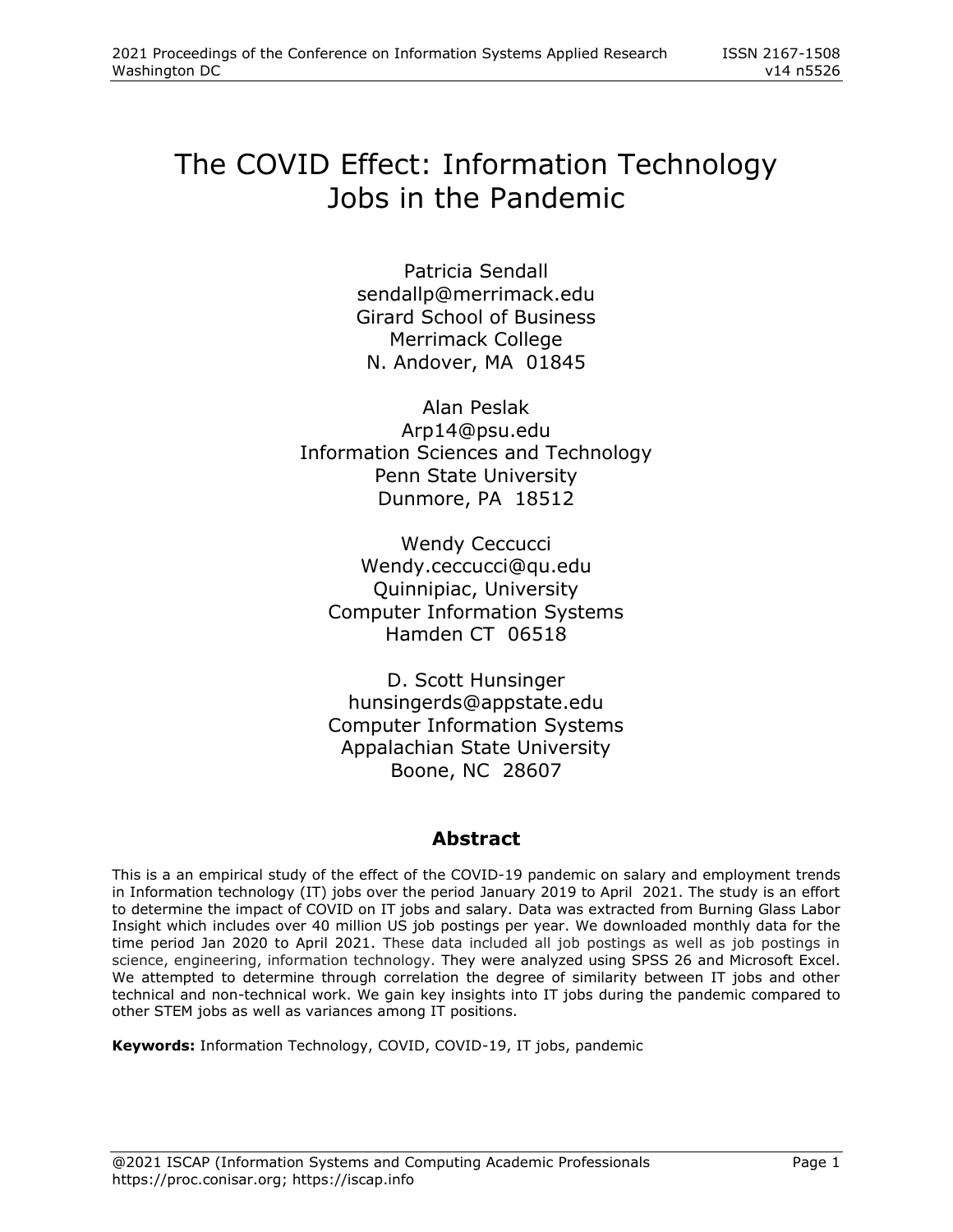## **1. INTRODUCTION**

The COVID-19 pandemic took a toll on workers across the globe. Social distancing and mask wearing became the norm. People were separated not only from their workplaces, but also from their loved ones. There was disruption across all industries with business closures and work-from-home (WFH) mandates. Women and under-represented populations took the hardest hit with increased domestic responsibilities for children and elders. The Information Technology sector was not immune to the disruption. While there was a need for new technologies, for example Zoom, to support learning and working from home, the tech industry also took a hit when it came to total job postings. This paper analyzes over 40 million job postings on Burning Glass Labor Insights during the period January 2019 to April 2021. The authors conclude that there will continue to be a need for tech workers especially in cybersecurity, software development and artificial intelligence. Tech workers will have to continue to learn new skills in order to keep up with the demands of the post-COVID economy.

#### **2. LITERATURE REVIEW**

The COVID-19 pandemic has brought about the greatest economic disruption since the Great Depression and job postings by American companies have been dramatically altered by the pandemic (Campello, Kankanhalli, Muthukrishnan, 2020). The authors analyzed data from LinkUp, a leading labor market research firm. Figure 1. shows an irregular drop in job postings at the beginning of the pandemic in March 2020. This drop also coincides with an extraordinary spike in initial jobless claims.



Figure 1. Job postings vs. unemployment claims

The McKinsey Global Institute discusses the future of work after COVID-19. They cite work trends that have increased by the pandemic (Lund, et al, 2021, pg. vii). They are:

- 1. Remote Work--20-25% of workers in advanced economies could work remotely 3+ days a week on a long-term basis
- 2. Digitization--2-5x growth in e-commerce, as a surge in digital platforms is underway
- 3. Automation—An uptick in use of robotics, robotic process automation and AI

Remote work has been supported by new digital solutions, such as "videoconferencing, document sharing tools, and expansion of cloud-based computing capacity" (Lund, et al, pg. 5).

Internet of Things (IoT) technologies provided "mechanical and digital technologies to transfer the data through the Internet without any human interaction." (Javaid & Khan 2021, pg. 209). IoT enabled healthcare workers to interact with and diagnose patients remotely; it opened new doors for medical professionals in the ways that they or their patients could never have imagined.

The COVID-19 pandemic also magnified structural inequalities such as class and ethnicity. In addition, there was a surge in cyberbullying and racial discrimination of Asian people (Zheng & Walsham, 2021). Lockdown has sadly increased the occurrences of domestic violence against women and children (Roy, 2021). In addition, queer people have found inequality during the pandemic given the "heteronormative" IT industry that often makes special allowances for men and women in heterosexual unions, but not for queer people (Roy, 2021).

How did women in tech, specifically, fare during the pandemic? According to Landry (2021), half of the women surveyed working in technology believe the "effects of COVID-19 have delayed their career progression, despite a similar percentage believing that much needed gender equality is more likely to be achieved through remote working structures" (para 1). Almost half of the women surveyed who were employed in technology struggled to balance work and family life since March 2020.

However, Greszler (2021) asserts this is no longer the case. COVID-19 initially disproportionately affected women because they lost more jobs and were more likely to stay at home.

The IT industry and employee compensation has changed due to the COVID-19 pandemic. As employees are working increasingly remotely and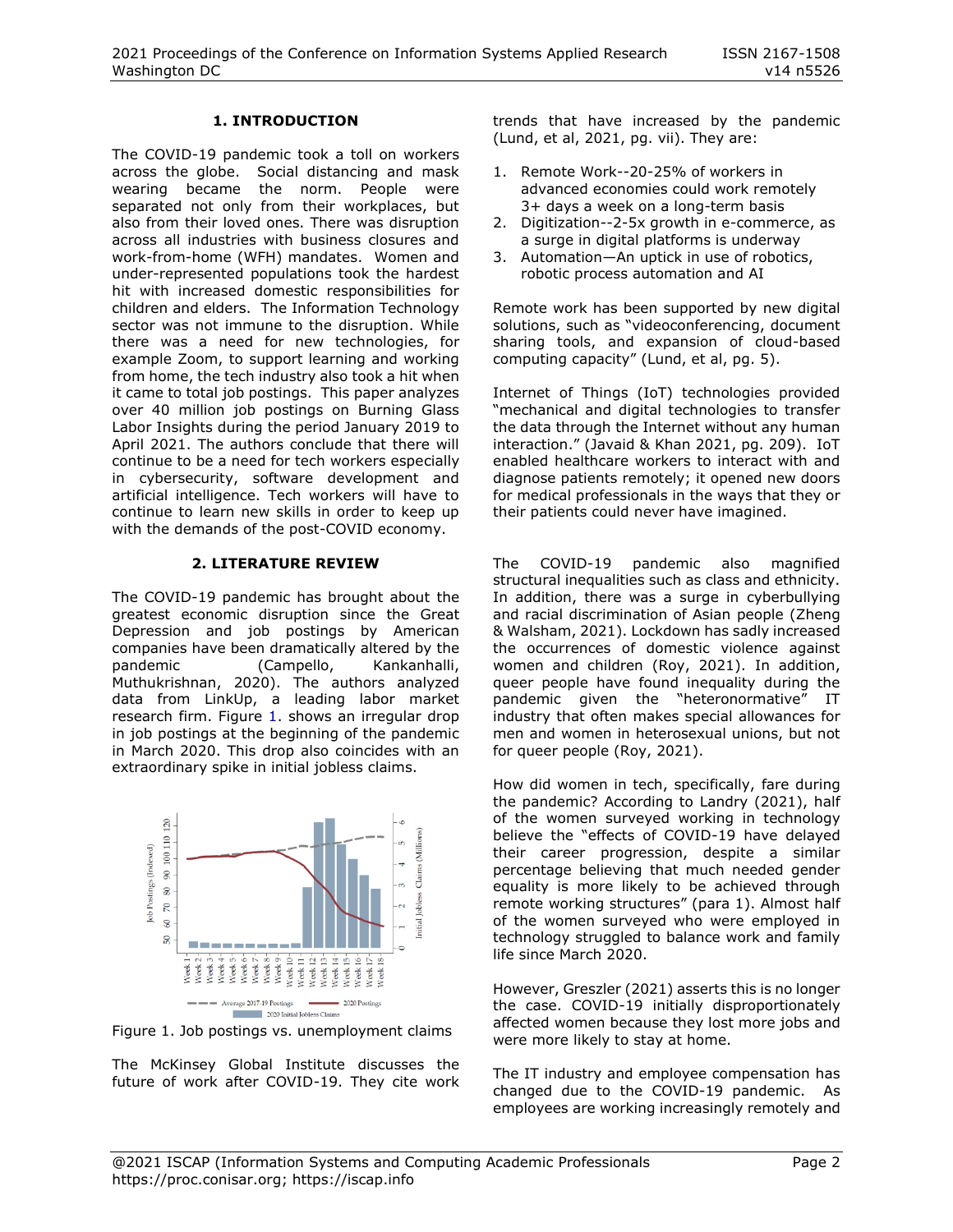are leaving urban areas, employers are looking at different salary strategies. For example, Zuckerberg revealed that Facebook Inc. employees who work remotely and elect to move will be paid based on their new location. Many other firms, including Box, Inc., and Slack Technologies are investing similar strategies (Melin & Grant, 2020).

The number of jobs in the US IT market appears to have recovered those jobs that were lost due to COVID-19 (Gruman, 2021) According to the Bureau of Labor and Statistics at the end of 2020 there were 33,200 IT jobs in the US.

Dice.com, a leading database firm for IT employees, analyzed more than 6 million job tech job postings in the US during the first 4 months of 2020 (Bhalerao, 2020). In its 2020 Tech Job report, the company cited the top 15 tech jobs during that period for which companies were hiring. They were:

- 1. Software Developer
- 2. Network Engineer
- 3. Systems Engineer
- 4. Senior Software Developer
- 5. Java Developer
- 6. Software QA Engineer
- 7. IT Project Manager
- 8. Application Developer
- 9. Computer Support Specialist
- 10. Business Analyst
- 11. Computer Programmer
- 12. Systems Administrator
- 13. Graphic Designer
- 14. Cybersecurity Engineer
- 15. DevOps Engineer

Bhalerao (2020) argues that many employers were de-prioritizing new projects during the pandemic to "focus their efforts on their core product offerings and infrastructure maintenance." (para 5).

According to the Tech Salary report by Dice.com (2021), overall technologist salaries in the US increased by 3.6% between 2019 and 2020, averaging \$97,859. The report indicated that the fastest growing salaries in tech were in the areas of cybersecurity, data scientist, DevOps Engineer, Tech Support Engineer, and Cloud Engineer. Table 1 shows the salaries and changes in the salaries for occupations in the IT field. The report also investigated the salary change of IT Professionals. In 2020, 52% received a salary increase, 35% experienced no change and 13% experienced a salary decrease. An item worth noting was the 40% of the people surveyed

indicated that their potential salary increase was put on hold during the COVID-19 pandemic.

| <b>OCCUPATION</b>                     | 2020      | <b>YEAR/YEAR</b><br><b>CHANGE</b> |
|---------------------------------------|-----------|-----------------------------------|
| IT Management CEO, CIO, CTO, VP, Dir. | \$143,416 | 1.7%                              |
| <b>Systems Architect</b>              | \$140,658 | 1.7%                              |
| <b>Cloud Engineer</b>                 | \$136,479 | 6.3%                              |
| <b>Cybersecurity Engineer</b>         | \$134,340 | ▲ 4.3%                            |
| Data Architect*                       | \$133,064 | 3.2%                              |
| Program Manager                       | \$122,818 | N/A                               |
| Management Consultant                 | \$121,619 | N/A                               |
| Product Manager                       | \$120,584 | 0.6%                              |
| Data Scientist*                       | \$119,898 | ▲ 12.8%                           |
| MIS Manager                           | \$119,877 | 2.5%                              |
| Data Engineer                         | \$118,621 | 4.7%                              |
| Project Manager                       | \$116,911 | 0.8%                              |
| DevOps Engineer*                      | \$115,125 | $412.2\%$                         |
| Systems Engineer                      | \$113,272 | N/A                               |
| Software Developer                    | \$111,297 | 1.9%                              |
| <b>Cybersecurity Analyst</b>          | \$103,106 | ▲ 16.3%                           |
| Database Administrator                | \$99,038  | 4.9%                              |
| <b>Business Analyst</b>               | \$97,633  | 5.3%                              |
| UX/UI Designer*                       | \$91,941  | 1.8%                              |
| Network Engineer                      | \$91,561  | $41.4\%$                          |
| Mainframe Programmer*                 | \$91,386  | $711.2\%$                         |
| Application Support Engineer          | \$90,039  | N/A                               |
| QA Engineer                           | \$89,543  | 1.7%                              |
| Systems Analyst                       | \$88,401  | N/A                               |
| Systems Administrator                 | \$83,490  | 0.6%                              |
| Web Developer                         | \$81,550  | 4.9%                              |
| Data Analyst                          | \$76,001  | N/A                               |
| <b>Technical Support Engineer</b>     | \$68,651  | 8.2%                              |
| Help Desk Technician                  | \$51,553  | 4.0%                              |

Table 1. Average Salaries by Occupation from Dice.com

In a different report by the CEO of Talent, Colin Etheridge (2021), found that the two major factors that have increased the demand and opportunities for IT workers in the US is the move to remote working and the rise in the digital economy. The brick-and-mortar sector is finding the increasing need to go digital.

While the demand for IT talent is increasing, the job postings for other jobs have increased dramatically in the last few months. According to ZipRecruiter.com, the number of job postings has steadily increased but the labor force participation rate has remained flat (Figure 2). Popken (2021) speculates that the reason for the lack of change in the labor market is due to several reasons:

• Those not seeking employment due to lack of confidence, after trying to look for a job earlier in the year.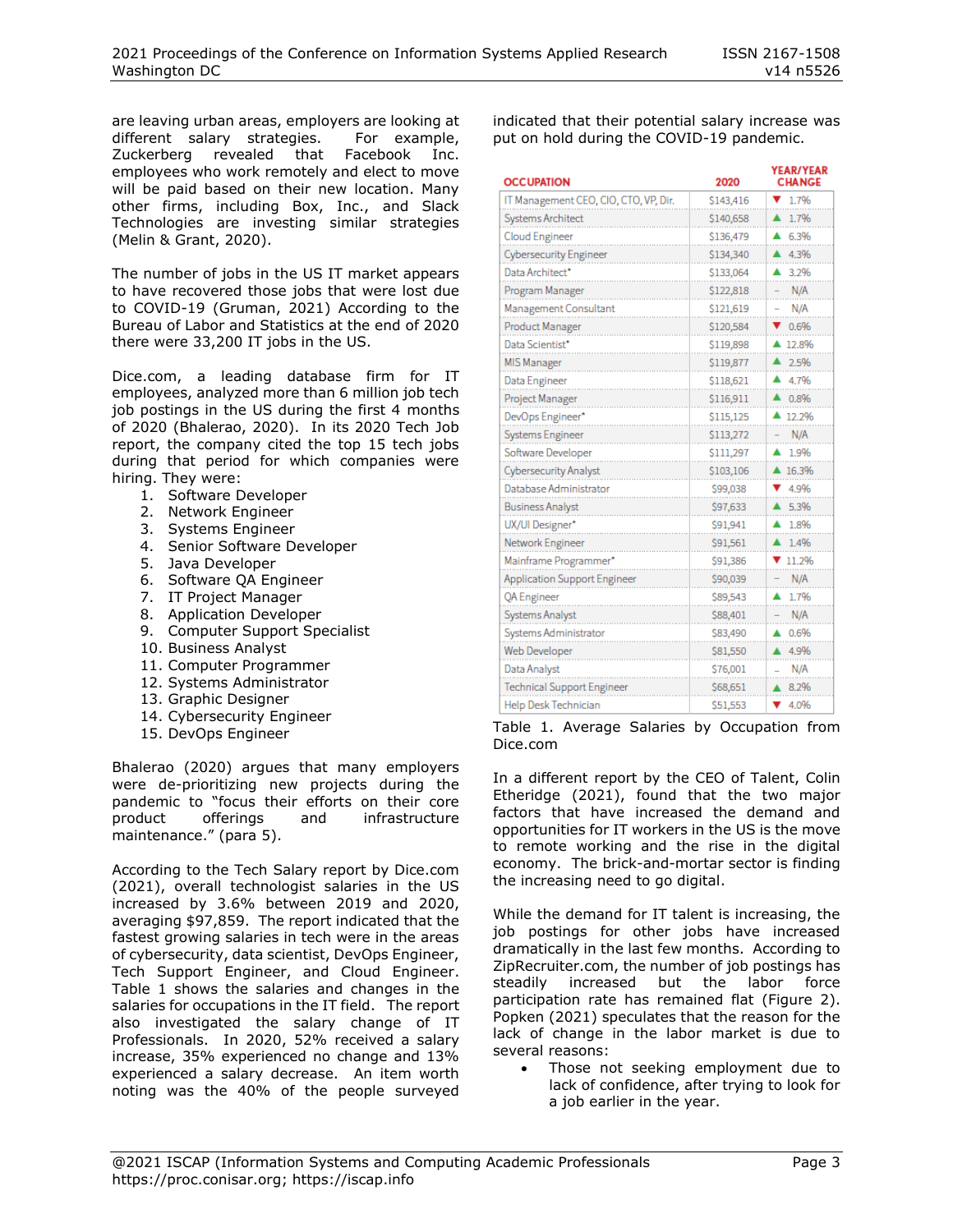- Ongoing concerns about the virus, and childcare.
- Economic impact payments.

Labor force participation remains sluggish even as employer demand for candidates surges



Figure 2. ZipRecruiter Labor Force Participation and job postings

Jobs with the fastest growing demand, according to Lewis (2021), include big data developer and quality assurance engineer. April 2021 LinkedIn job posts showed jobs with the most demand overall included software engineer, application developer and project manager (Lewis, 2021).

# **3. METHODOLOGY**

In order to analyze the specific job trends in information technology and how they compared to other employment demands, we analyzed raw data from Burning Glass technologies. Burning Glass has the following claim, "Powered by the world's largest and most sophisticated database of labor market data and talent, we deliver realtime data and breakthrough planning tools that inform careers, define academic programs, and shape workforces." (Burning Glass Technologies, 2021). We downloaded monthly data for the time period Jan 2020 to April 2021. These data included all job postings as well as specific job postings in science, engineering, information technology. They were analyzed using SPSS 26 and Microsoft Excel.

## **4. RESULTS**

Appendix 1 and Table 2 show the top ten significant IT job titles and the correlation of their job trends over the period January 1, 2019 to April 30, 2021 according to Burning Glass Labor Insight. Software/Developer Engineer job trends far exceeds all the other job titles and shows a trend that maps to the pandemic timeframe. Job postings generally grew until March 2020 when there was a steep decline (Figure 3). This trend continued until November 2020 when a slow recovery started, and which continues today.

|                                                    | Software Developer /<br>Engineer |                     |
|----------------------------------------------------|----------------------------------|---------------------|
|                                                    | Pearson<br>Correlation           | Sig. (2-<br>tailed) |
| Software Developer / Engineer                      | 1                                |                     |
| <b>Computer Support Specialist</b>                 | $.894**$                         | 0.00                |
| IT Project Manager                                 | $.929**$                         | 0.00                |
| <b>Systems Analyst</b>                             | $.946**$                         | 0.00                |
| Computer Systems Engineer / Architect              | $.946**$                         | 0.00                |
| Network Engineer / Architect                       | $.916**$                         | 0.00                |
| Network / Systems Administrator                    | $.935**$                         | 0.00                |
| Cyber / Information Security Engineer /<br>Analyst | $.873**$                         | 0.00                |
| Web Developer                                      | $.922**$                         | 0.00                |
| Software QA Engineer / Tester                      | $.949**$                         | 0.00                |

Table 2. Top Ten Job Postings

To analyze each job title, the numbers were normalized to a 100% January 2019 base (Appendix 2). The normalized chart shows that generally each job category rose and fell and rose consistently across all job categories. A correlation analysis of trends across the ten jobs all have paired correlation coefficients above .873 and all are significant at  $p < .001$ . We can therefore suggest that all IT jobs were affected similarly by the pandemic.



Figure 3. Total IT Job Postings

Figure 3 and Table 3 shows the full category of IT job postings during the period January 1, 2019 to April 30, 2021. The growth is fairly steady through March 2020. The COVID decline starts in April 2020 and continues through December 2020. The rebound growth began in January 2021 and continues through our available data period of April 2021. It should be noted that April 2021 job postings have recovered fully, and April 2021 was 11% above January 2019.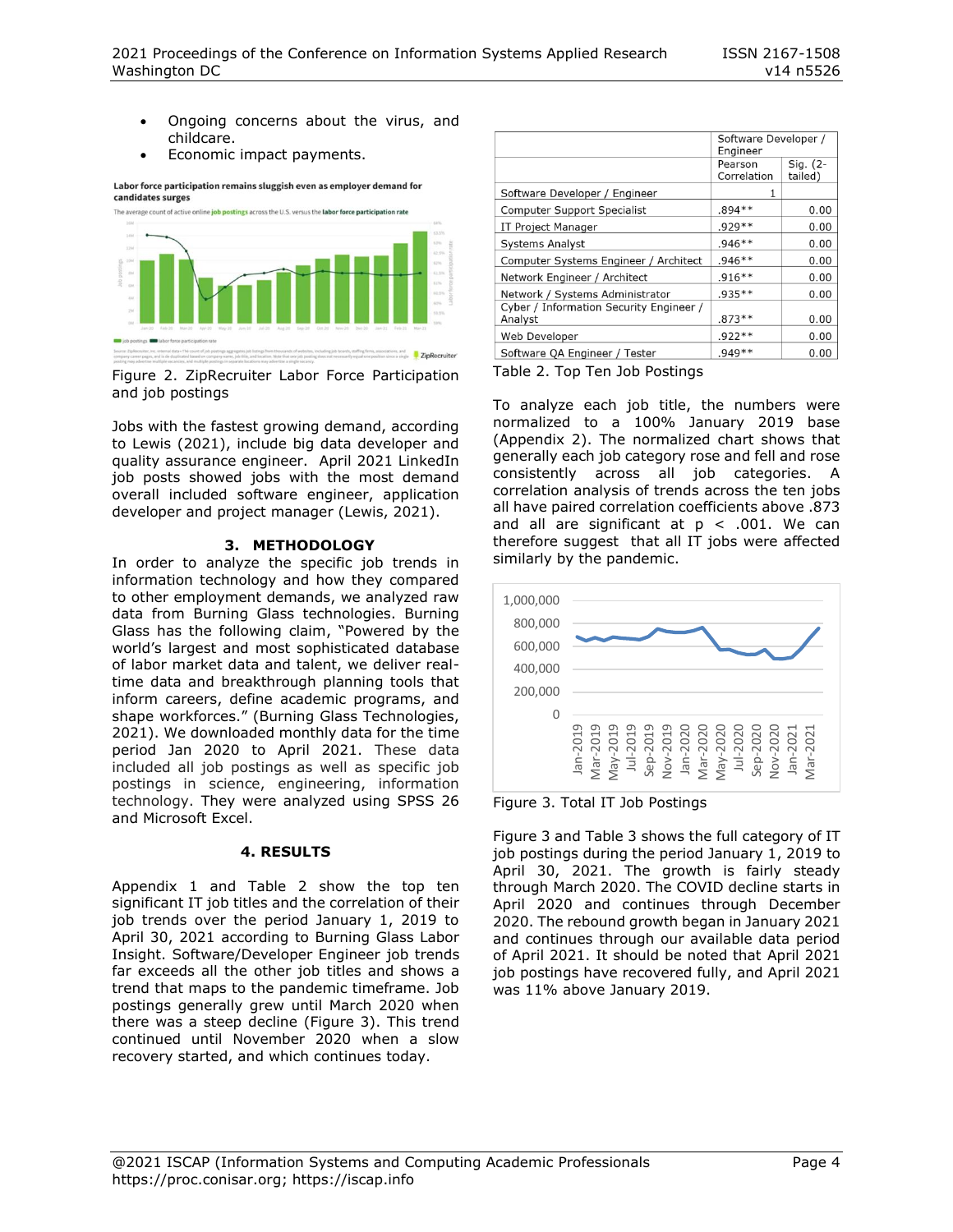| Period                      | IΤ |                 | ALL                      |        |
|-----------------------------|----|-----------------|--------------------------|--------|
| Jan-19 $\Box$               |    | 0%              |                          | 0%     |
| Feb-19 $\nabla$             |    | $-5%$           | $\overline{\phantom{a}}$ | $-5%$  |
| Mar-19 $\equiv$             |    | $-1\%$ $\equiv$ |                          | 0%     |
| Apr-19 $\blacktriangledown$ |    | $-5\%$ $\equiv$ |                          | 2%     |
| May-19 —                    |    | $0\%$ $\equiv$  |                          | 6%     |
| Jun-19                      |    | $-2%$           | ۳                        | 1%     |
| <b>Jul-19</b>               |    | $-2%$           |                          | $-2%$  |
| Aug-19                      |    | $-4%$           |                          | $-1%$  |
| <b>Sep-19</b>               |    | 0%              |                          | 1%     |
| $Oct-19$                    |    | 10%             |                          | 9%     |
| <b>Nov-19</b>               |    | 7%              |                          | 3%     |
| $Dec-19$                    |    | 6%              |                          | 3%     |
| Jan-20                      |    | 6%              |                          | 6%     |
| Feb-20                      |    | 8%              |                          | 10%    |
| Mar-20 <b>=</b>             |    | 12%             |                          | 15%    |
| Apr-20 $\blacktriangledown$ |    | $-2%$           |                          | $-8%$  |
| May-20                      |    | $-17%$          |                          | $-17%$ |
| <b>Jun-20</b>               |    | $-16%$          |                          | $-9%$  |
| <b>Jul-20</b>               |    | $-20%$          |                          | $-3%$  |
| Aug-20                      |    | $-23%$          |                          | 2%     |
| Sep-20                      |    | $-22%$          |                          | 8%     |
| Oct-20                      |    | $-16%$          |                          | 18%    |
| Nov-20                      |    | $-28%$          |                          | 9%     |
| Dec-20 $\nabla$             |    | $-28%$          |                          | 8%     |
| $Jan-21$                    |    | $-26%$          |                          | 11%    |
| Feb-21                      |    | $-15%$          |                          | 17%    |
| Mar-21                      |    | $-2%$           |                          | 37%    |
| Apr-21                      |    | 11%             |                          | 51%    |

Table 3. Change in IT and all job postings

Though this seems to be an excellent recovery, we next examined how IT jobs fared compared to the economy as a whole. Figure 4 shows normalized job postings for All jobs in the Burning Glass database versus solely IT jobs. As is apparent, total job postings have far exceeded IT jobs since the COVID rebound.



Figure 4. IT jobs Posting Vs All Job Postings

The match between total jobs was nearly perfect before and during the pandemic. But this has not been the case in the job market return. From January 2019 to March 2020 the correlation coefficient is  $.844$  and  $p < .000$ . For the entire period though correlation is .219 and p < .262

| <b>Correlations</b> |                     |           |             |           |
|---------------------|---------------------|-----------|-------------|-----------|
|                     |                     | Science   | Engineering | IΤ        |
| Science             | Pearson Correlation | 1         | $.612***$   | .304      |
|                     | Sig. (2-tailed)     |           | .001        | .115      |
|                     | N                   | 28        | 28          | 28        |
| Engineering         | Pearson Correlation | $.612***$ | 1           | $.874***$ |
|                     | Sig. (2-tailed)     | .001      |             | .000      |
|                     | N                   | 28        | 28          | 28        |
| IT                  | Pearson Correlation | .304      | $.874***$   | 1         |
|                     | Sig. (2-tailed)     | .115      | ,000        |           |
|                     | N                   | 28        | 28          | 28        |
| also also           |                     |           |             |           |

\*\*. Correlation is significant at the 0.01 level (2-tailed).

Table 4. Science, Engineering, IT Demand

If we examine how IT jobs have recovered since the trough compared to other STEM positions, we see a similar puzzling lag in job growth. There is a significant correlation between Science and Engineering over the COVID time period to present. There is not a significant correlation between Science and Engineering and IT (figure 5).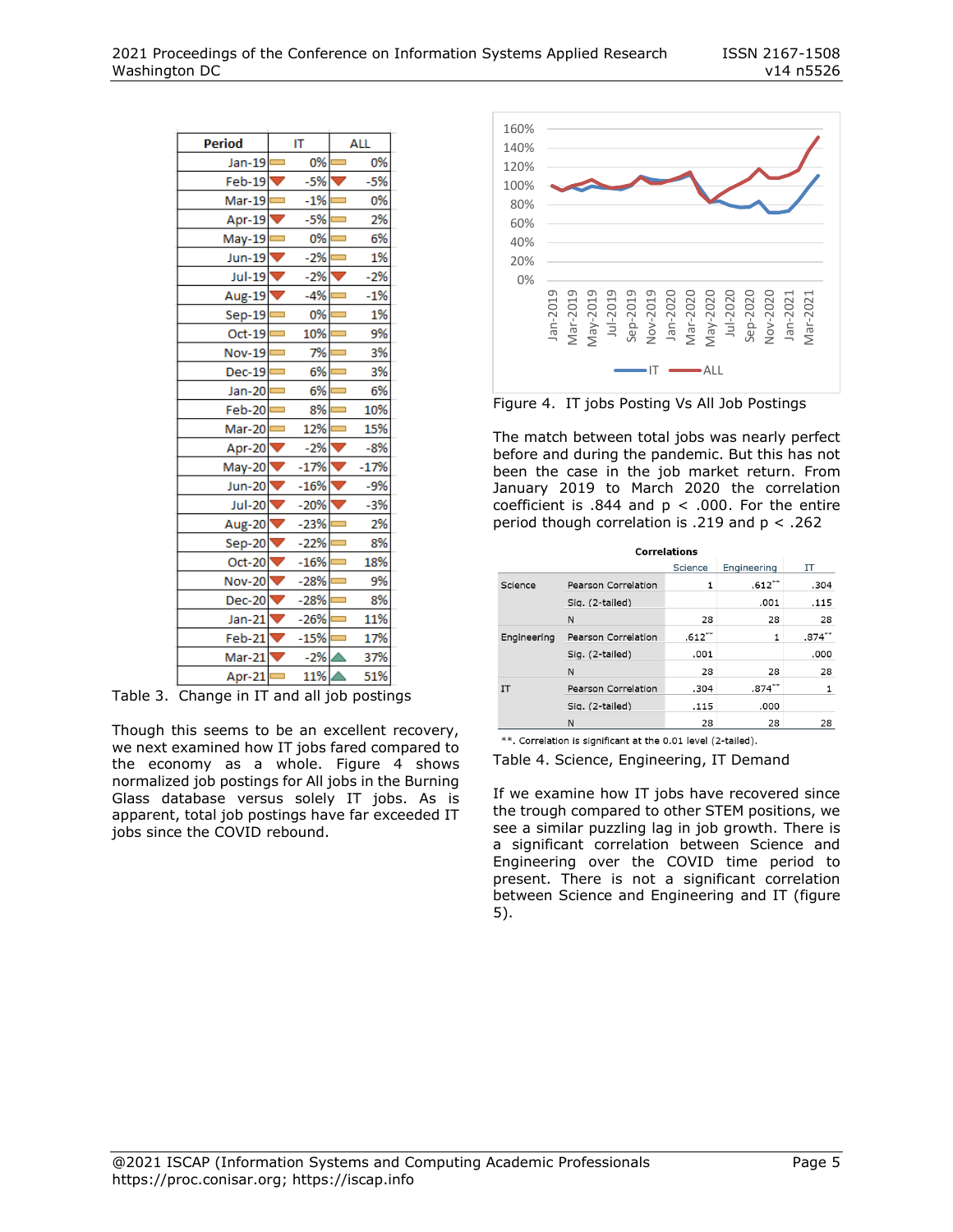

Figure 5. Relative Stem Job Growth

An area where there is demand that correlates with Science and Engineering is the IT subspecialty, Cybersecurity. There is significant correlation for cybersecurity with both science and engineering (Table 5).

|             |                            | Science  | Engineering | <b>CYBER</b> |
|-------------|----------------------------|----------|-------------|--------------|
| Science     | Pearson Correlation        | 1        | $.612**$    | $.427*$      |
|             | Sig. (2-tailed)            |          | .001        | .023         |
|             | N                          | 28       | 28          | 28           |
| Engineering | Pearson Correlation        | $.612**$ | 1           | $.662**$     |
|             | Sig. (2-tailed)            | .001     |             | .000         |
|             | N                          | 28       | 28          | 28           |
| Cyber       | <b>Pearson Correlation</b> | $.427*$  | $.662**$    | 1            |
|             | Sig. (2-tailed)            | .023     | .000        |              |
|             | N                          | 28       | 28          | 28           |

Table 5. Science, Engineering, Cybersecurity Demand

Finally, we examined IT salary trends over the COVID timeframe (figure 6). Here we see that, in general, IT salary levels at all breakpoints are nearly unchanged from beginning to end.



Figure 6. IT Salary Trends Over Covid Timeframe

# **5. DISCUSSION & CONCLUSIONS**

COVID-19 disrupted business as usual for the worldwide workforce. Many workers lost their jobs, some permanently. For information technology workers, the good news is that IT employment is less than one percent below pre-COVID levels (Davis, 2020) and has created new opportunities. The economic fallout from the pandemic temporarily reduced demand in some skill sets, but, fortunately, strong job growth underscores longstanding talent shortages in IT. Expanding digital infrastructure was and still is important, "given the pandemic-fueled boost to the online economy" (Lund, 2021, pg. 20).

According to Ishani (2021), IT and software services companies shifted their focus to newer technologies such as data analytics, artificial intelligence, cloud computing and cybersecurity during the pandemic because of the impact these services have on the economy as a whole. These technologies, which were already growing, will require newer skill sets.

Furthermore, COVID-19 may "propel faster adoption of automation and artificial intelligence" (Lund, et al, 2021, pg. 11). Futhermore, workers will need to "learn more social and emotional skills, as well as technological skills, in order to move into occupations in higher wage brackets" (pg. 18). Women, young, less-educated workers, ethnic minorities, and immigrants "may need to make more occupation transitions after COVID-19" (pg. 19).

Our results show that job postings for information technology workers since the pandemic are lagging behind all jobs as well as science and engineering jobs. The reasons for this are unclear and require further study. Specifically, however, our results show that there is a strong demand for cybersecurity specialists. According to Vohra (2020), "the role of cybersecurity will gain greater traction in the post-COVID-19 era" (para. 2) and cybersecurity startups will "earn the favour of the investors" (para. 8). Davis (2020) asserts that professionals will want to focus on high-demand skills such as AI, cloud and cybersecurity.

## **6. REFERENCES**

Bhalerao, S. (2020, May 23). *Top 15 Information Technology Jobs With Maximum Demand & Salary In Q1, 2020.* Retrieved June 1, 2021, from Trak.in: https://trak.in/tags/ business /2020/05/23/top-15-information-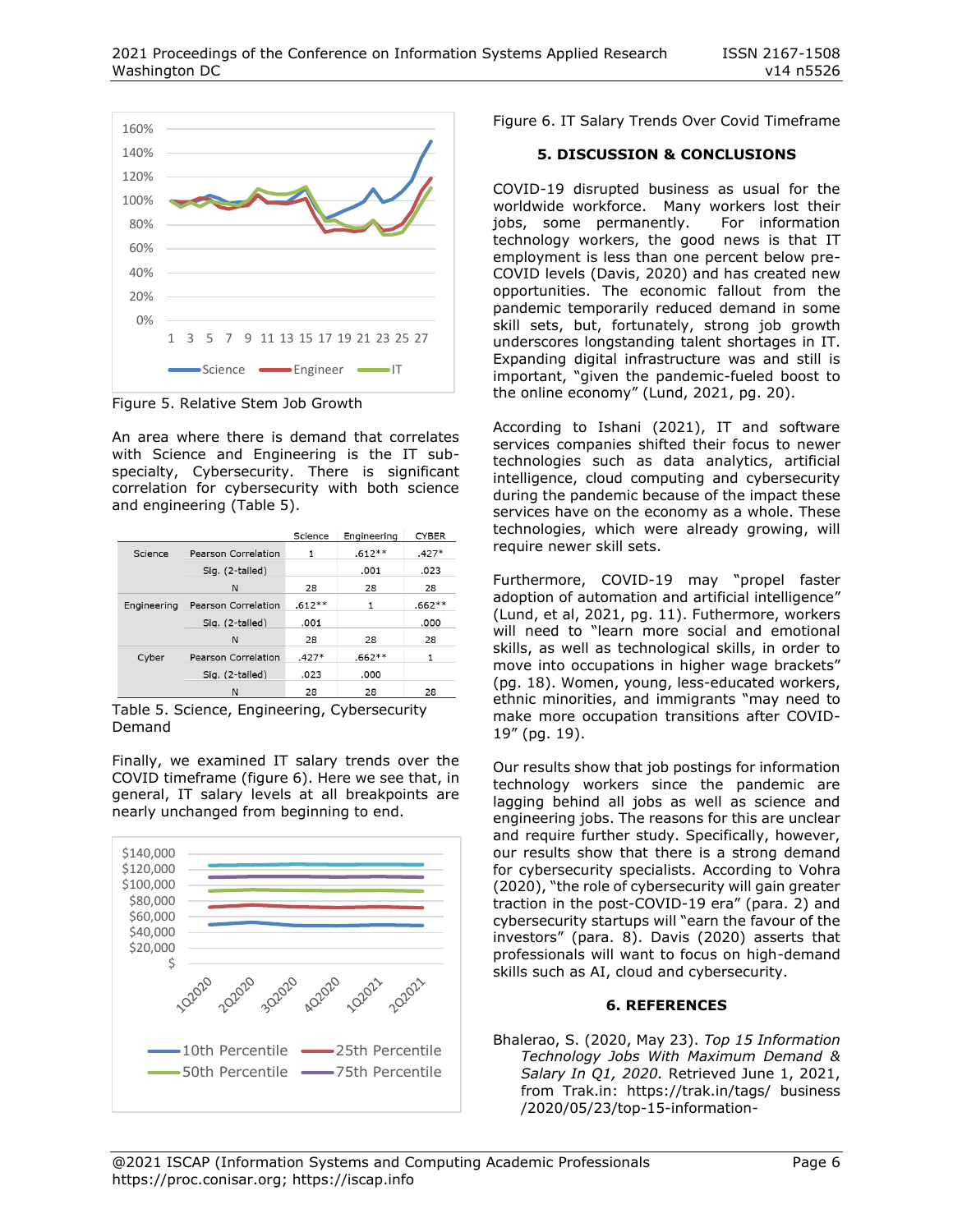technology-jobs-with-maximum-demandsalary-in-q1-2020/

Burning Glass Technologies. (2021) "Labor Insight™ Real-Time Labor Market Information Tool." [Burning Glass Technologies. (2019) "Labor Insight™ Real-Time Labor Market Information Tool." [

Campello, M., Kankanhalli, G., & Muthukrishnan, P. (2020, May). Corporate Hiring Under COVID-19: Labor Market Concentration,<br>Downskilling, and Income Inequality. and Income Inequality. Cambridge, MA, USA: National Bureau of Economic Research. Retrieved June 9, 2021, from http://www.nber.org/papers/w27208

Davis, J. (2020, November 11). IT Employment Looks Up; Data, Cybersecurity Skills in Demand. Information Week India. Retrieved June 9, 2021, from https://www.informationweek.com/ strategic-cio/it-employment-trending-updata-cybersecurity-skills-in-demand/d/did/1339418

Dice.com (2021) The Dice.com Salary Report the 2021 Edition for Technologists, retrieved June 22, 2021 from [https://techhub.dice.com/Dice-2021-Tech-](https://techhub.dice.com/Dice-2021-Tech-Salary-Report.html)[Salary-Report.html](https://techhub.dice.com/Dice-2021-Tech-Salary-Report.html)

*Dice COVID-19 Jobs Resource Center Launches Alongside Q1 Tech Job Report, Shows Early Impact of Coronavirus on Technology Hiring.* (2020, April 22). Retrieved June 2, 2021, from Cision PR Newswire: https://www.prnewswire.com/newsreleases/dice-covid-19-jobs-resourcecenter-launches-alongside-q1-tech-jobreport-shows-early-impact-of-coronaviruson-technology-hiring-301044800.html

- Etheridge, C. (2021) Market Overview, North America retrieved June 22, 2021 from [https://www.talentsalaryguide.com/north](https://www.talentsalaryguide.com/north-america)[america](https://www.talentsalaryguide.com/north-america)
- Feng, Z., & Savani, K. (2020). COVID-19 Created a Gender Gap in Perceived Work Productivity and Job Satisfaction: Implications for Dual-Career Parents Working From Home. *Gender in Management: An International Journal, 35*(7/8), 719-736.
- Greszler, R. (2021, May 6). How Has COVID-19 Affected Women in the Workplace? (3617). Washington, DC: The Heritage Foundation.

Retrieved June 6, 2021, from http://report.heritage.org/bg3617

Gruman, G. (2021) US IT jobs growth continues, with pandemic in rearview mirror. ComputerWorld. Retrieved June 22, 2021 from https://www.computerworld.com/article/354 2681/us-it-jobs-growth-continues-withpandemic-in-the-rearview-mirror.html

- Javaid, M., & Khan, I. H. (2011, January). Internet of Things (IoT) Enabled Healthcare Helps to Take the Challenges of COVID-19 Pandemic. *Journal of Oral Biology and Craniofacial Research, 11*, 209-214. doi:https://doi.org/10.1016/j.jobcr.2021.01. 015
- Landry, G. (2021, May). Female Lockdown Barriers. *USA Today, 149*(2912), p. 27.
- Lewis, G. (2021, May 27). *The Most In-Demand Jobs Right Now.* Retrieved June 2, 2021, from LinkedIn Talent Blog: https://www.linkedin.com/business/talent/bl og/talent-strategy/most-in-demand-jobs
- Lund, S., Madgavkar, A., Manyika, J., Smit, S., Ellingrud, K., Meaney, M., & Robinson, O. (2021). *The Future of Work After COVID-19.* New York: McKinsey Global Institute. Retrieved June 9, 2021, from https://www.mckinsey.com/featuredinsights/future-of-work/the-future-of-workafter-covid-19
- Melin, M., & Grant, N. (2020) American Tech Workers Face Pay Cuts for Relocating During Covid: Bloomberg.com retrieved June 22, 2021 **from** https://www.bloomberg.com/news/articles/2 020-10-05/covid-effect-tech-workers-facesalary-cuts-if-they-relocate-to-cheaperplaces
- Popkin, B., The U.S. is having a "vaccination job boom" as confidence in the job market plummets, retrieved June 22, 2021 from https://www.nbcnews.com/business/econom y/there-are-now-more-jobs-availablepandemic-so-why-aren-n1263669
- Roy, R. (2021, Spring). Working from Home: Women in Indian Tech-Industy through the Pandemic. *Journal of Comparative Literature and Aesthetics, 44*(1), 56-67.
- Vajpai, I. (2021, March). Qualitative Assessment of the Impact of Post-COVID-19 on Indian IT Sector Employees. *International Conference*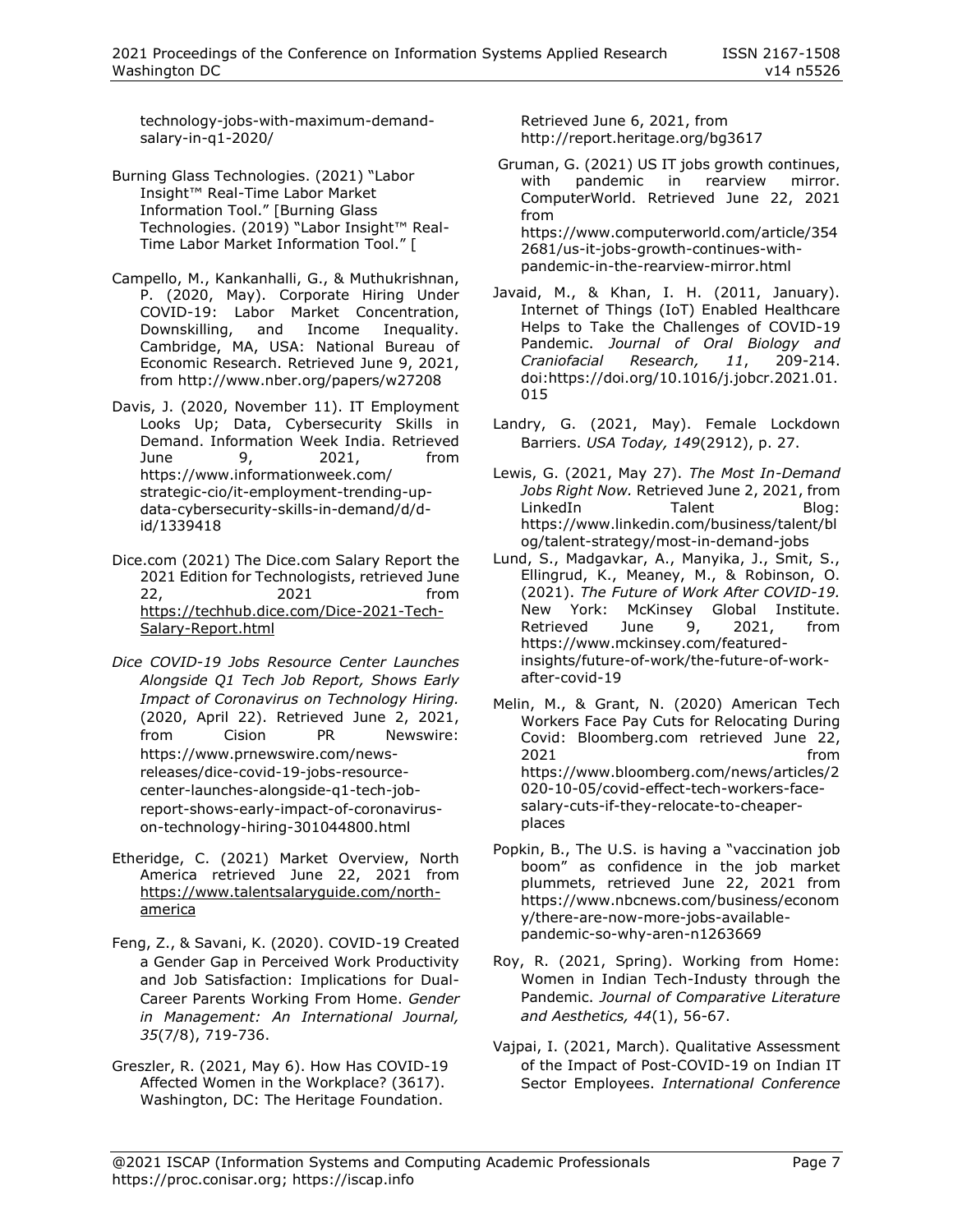*on Post Covid Challenges on Life and Livelihood (ICPCC).* Kota, Rajasthan, India.

Vohra, G. (2020, May 10). *Why Career In Cybersecurity Will Be In Demand Post COVID-19.* Retrieved June 1, 2021, from BWEducation: http://bweducation.businessworld.in/article/ Why-Career-In-Cybersecurity-Will-Be-In-Demand-Post-COVID-19-/10-05-2020-

191587/

Zheng, Y., & Walsham, G. (2021, February). Inequality of What? An Intersectional Approach to Digital Inequality Under COVID-19. *Information and Organization, 31*, 1-6.